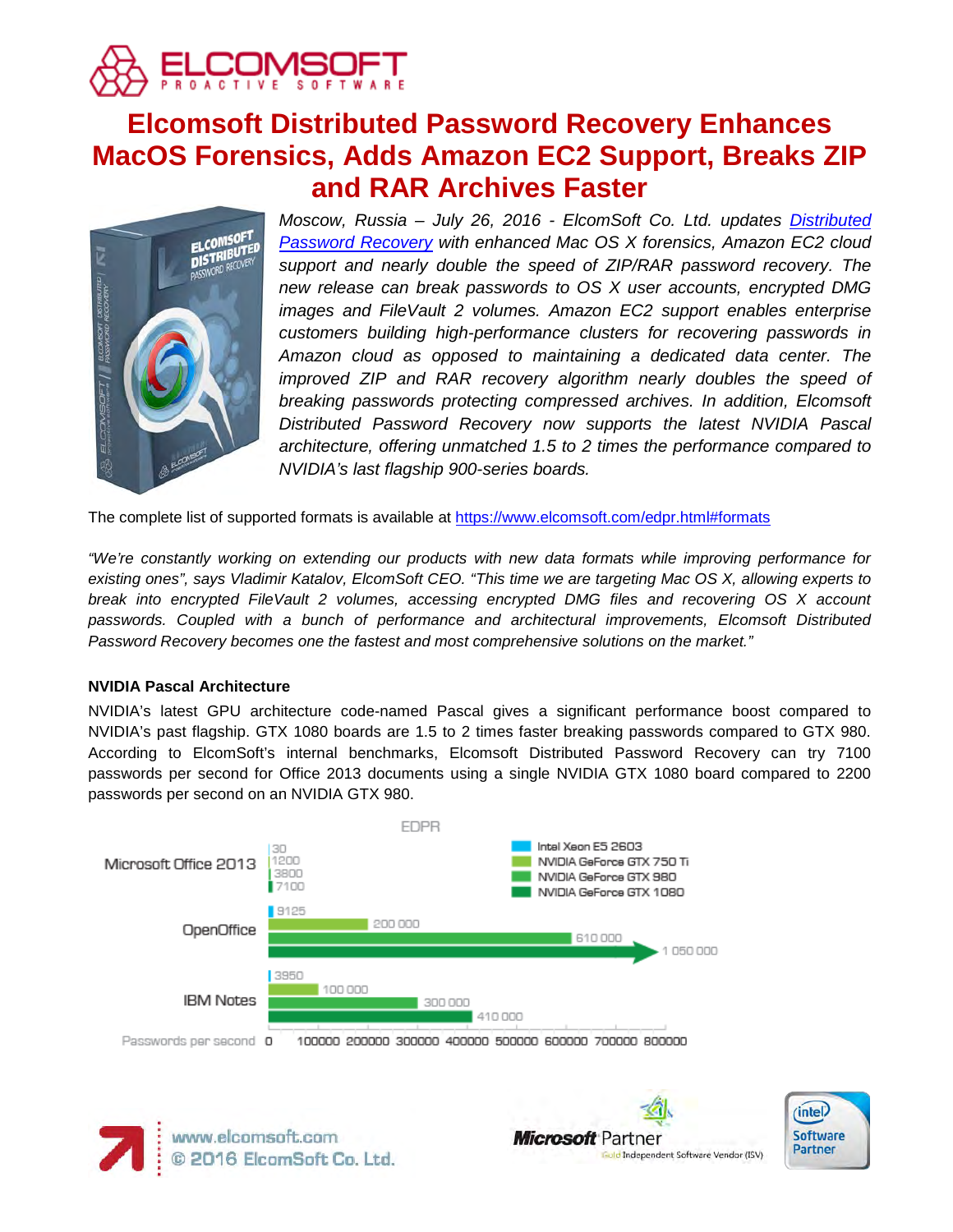

When recovering RAR 5 passwords, using a single NVIDIA GeForce GTX 1080 results in 20000 passwords per second compared to 5000 passwords per second on a GTX 980.



# **Mac OS Forensics**

In the world of Windows dominance, Apple's Mac OS X enjoys a healthy market share of 9.5% among desktop operating systems. With that many users, support for Apple's desktop OS is essential for investigators.

In this release, [Elcomsoft Distributed Password Recovery](https://www.elcomsoft.com/edpr.html) gains the ability to attack plain-text passwords protecting disk volumes encrypted with FileVault 2, a full-disk encryption tool that uses XTS-AES to prevent unauthorized access to the startup disk. FileVault 2 ships with all versions of Mac OS X since OS X Lion. Since attacking a 256-bit XTS-AES key or a 120-bit Recovery Key is fruitless, ElcomSoft's tool attacks the original password instead.

The tool employs the company's proprietary GPU acceleration techniques that allow utilizing the computational power of today's gaming video cards to receive a 20x to 50x performance gain compared to a modern multi-core CPU. By recovering a FileVault 2 password, investigators can decrypt the encrypted volume and gain access to evidence stored on the protected disk.

FileVault 2 is unlockable with the user's account password. If multiple user accounts exist on a given Mac, the encrypted container can be unlocked with a password to any user account if the user is authorized to unlock the computer. Since some users choose weaker passwords than others, attacking passwords to multiple user accounts may offer a better chance of breaking FileVault 2 protection. Elcomsoft Distributed Password Recovery delivers GPU-accelerated recovery for OS X user account passwords, enabling quick dictionary attacks along with accelerated brute force.

Finally, the new release adds support for encrypted DMG images, enabling the recovery of plain-text passwords required to decrypt the file.

## **Amazon EC2 Support**

Elcomsoft Distributed Password Recovery is about breaking passwords using the combined computational power of multiple computers. The more computers have joined the attack, the less time is required to finish the job.